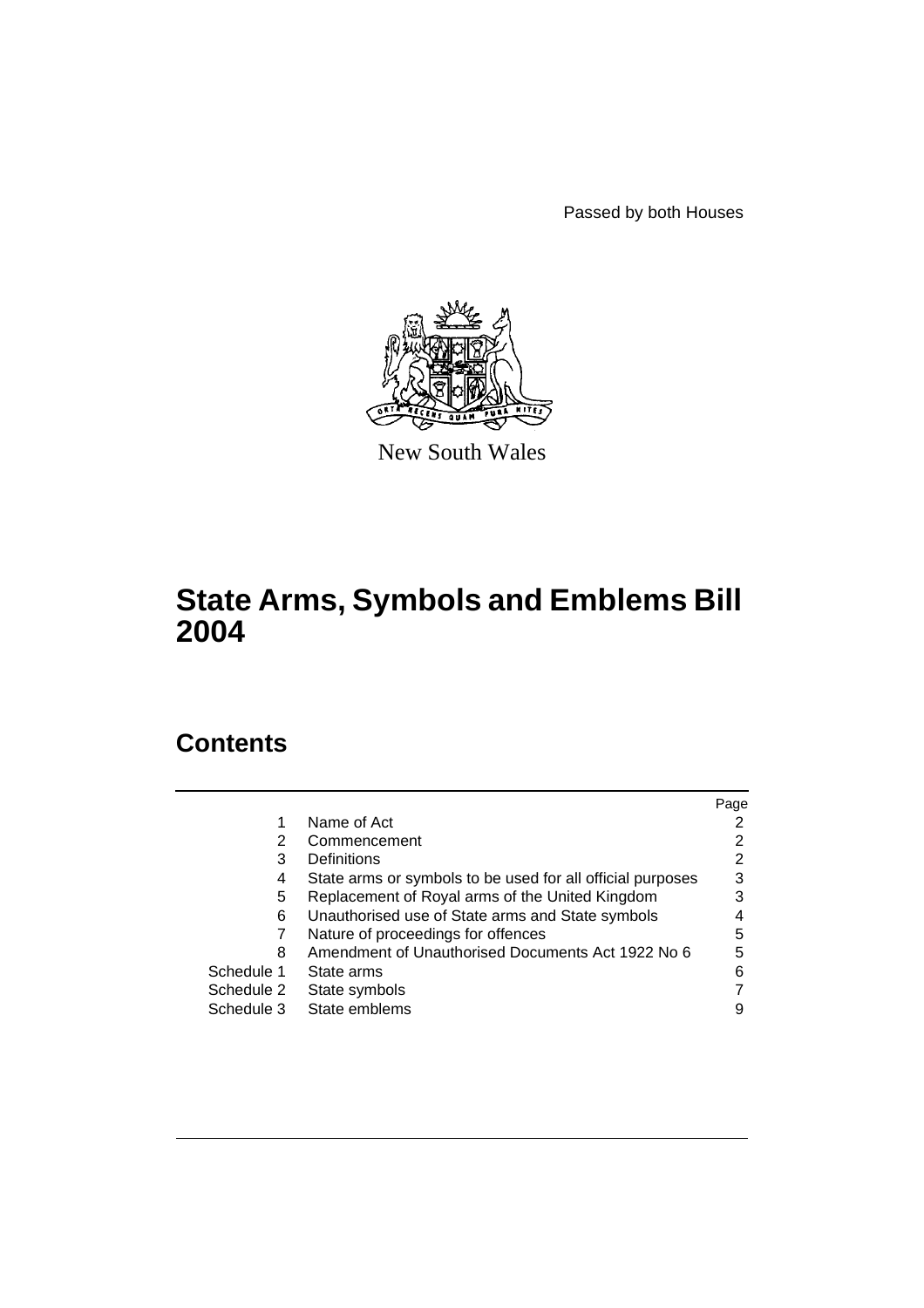*I certify that this PUBLIC BILL, which originated in the LEGISLATIVE COUNCIL, has finally passed the LEGISLATIVE COUNCIL and the LEGISLATIVE ASSEMBLY of NEW SOUTH WALES.*

*Legislative Council 2004* *Clerk of the Parliaments*



New South Wales

# **State Arms, Symbols and Emblems Bill 2004**

Act No , 2004

An Act with respect to the use of the arms, symbols and emblems of the State.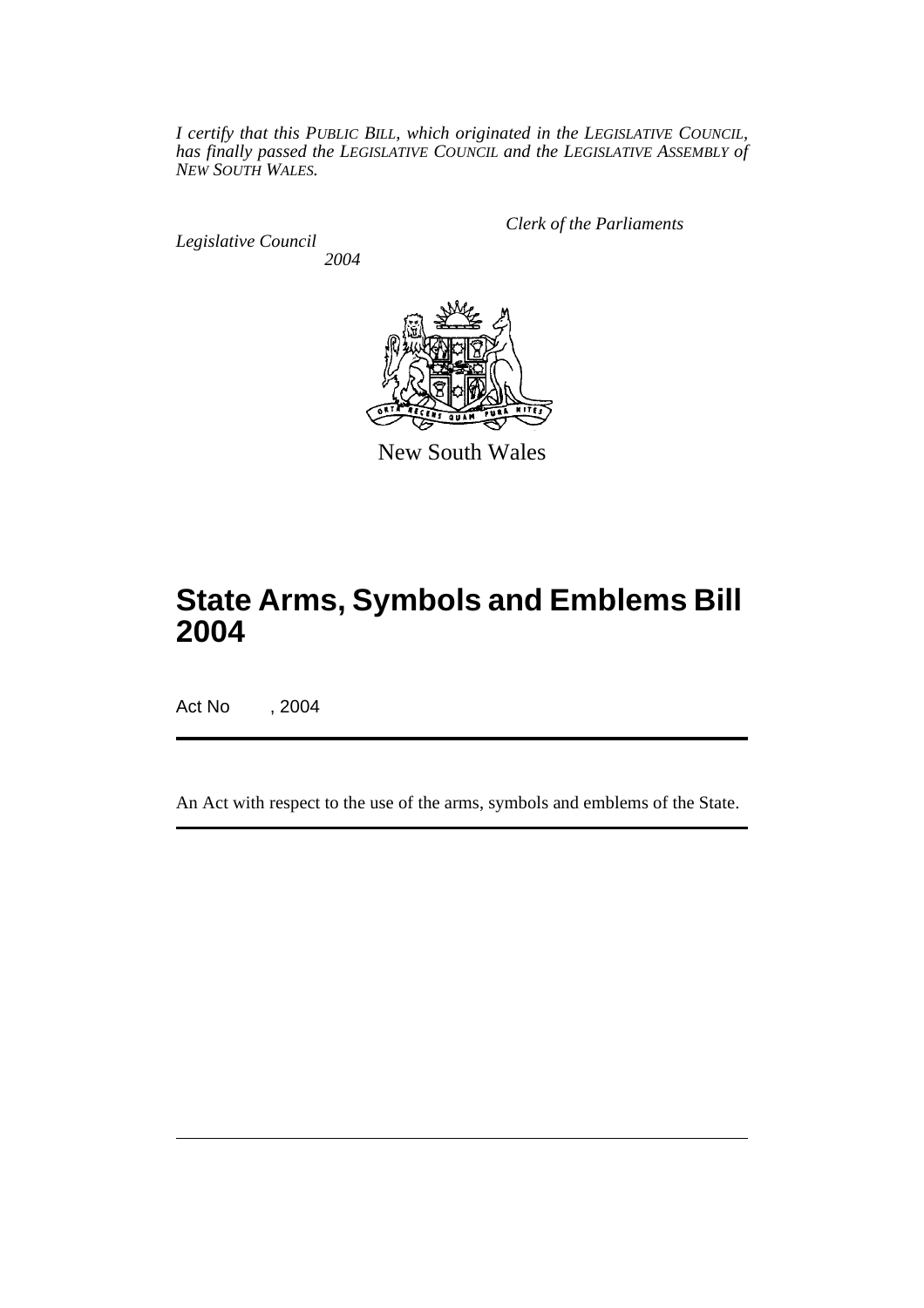#### **The Legislature of New South Wales enacts:**

#### **1 Name of Act**

This Act is the *State Arms, Symbols and Emblems Act 2004*.

#### **2 Commencement**

This Act commences on the date of assent.

#### **3 Definitions**

In this Act:

*Heritage Council* means the Heritage Council of New South Wales established under the *Heritage Act 1977*.

*official purpose* does not include a merely historical or heritage purpose (such as the purpose of a museum or historical exhibition).

*Royal arms of the United Kingdom* means the arms of sovereignty and dominion borne by Her Majesty Queen Elizabeth II in her capacity as Queen of the United Kingdom of Great Britain and Northern Ireland (as used in England, Scotland or any other part of that kingdom) or by any of her predecessors in the sovereignty of that kingdom or any part of it, which are also collectively known as the Royal arms, and includes any arms that replace those arms.

*State arms* means the armorial ensigns and supporters the blazon of which is set out in Part  $1$  of Schedule  $1$  and an indicative monochrome depiction of which is set out in Part 2 of Schedule 1. The State arms may be depicted in the colours set out in the blazon or in monochrome.

*State emblem* means any flower, animal, bird or other animate or inanimate object the description of which is set out in Schedule 3.

#### *State symbols* means:

- (a) the State badge the blazon of which is set out in Part 1 of Schedule 2 and an indicative monochrome depiction of which is set out in Part 2 of Schedule 2 (the State badge may be depicted in the colours set out in the blazon or in monochrome), and
- (b) the State flag a description of which is set out in Part 1 of Schedule 2 and an indicative monochrome depiction of which is set out in Part 2 of Schedule 2, and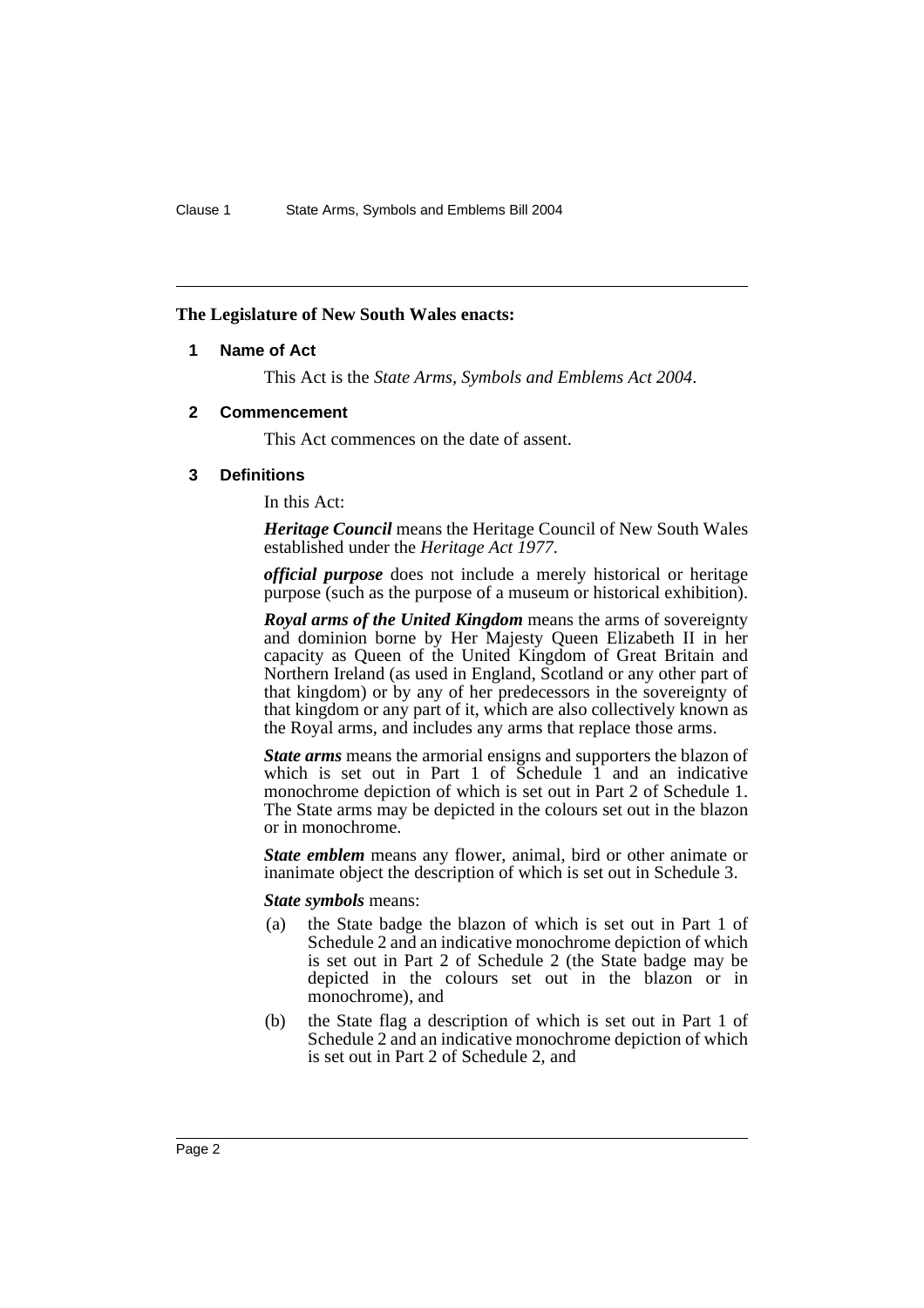(c) any other symbol or thing the blazon or a description of which is set out in Part 1 of Schedule 2 and an indicative monochrome depiction of which is set out in Part 2 of Schedule 2.

*to use* the State arms or a State symbol includes to display the State arms or State symbol.

#### **4 State arms or symbols to be used for all official purposes**

- (1) Whenever after the commencement of this Act, in a Parliament building, a courthouse, an office or official residence of the Governor or a Government office, in any other building or place, or on any official seal or document, or in any other connection, arms representing the authority of the Crown or the State are to be used for any official purpose, the State arms are or a State symbol is to be used, and not the Royal arms of the United Kingdom.
- (2) The State arms and each State symbol may be depicted in any manner that is consistent with the relevant blazon or description in Schedule 1 or 2.
- (3) The Premier may adopt, and from time to time amend, guidelines to assist government departments and instrumentalities and others in the proper use of State arms and State symbols.
- (4) The State arms may be used with such external ornaments as are consistent with their status as arms and symbols of dominion and sovereignty.

### **5 Replacement of Royal arms of the United Kingdom**

- (1) As soon as practicable after the commencement of this Act, any Royal arms of the United Kingdom used to represent the authority of the Crown in right of the State or the State in or on any public building, or public place that is the property of the Crown in right of the State or of the State and is intended to represent the authority of the Crown in right of the State or of the State, are to be removed and replaced by the State arms.
- (2) As soon as practicable (but in any event within 3 years) after the commencement of this Act, any Royal Arms of the United Kingdom on any document, seal or other object (not being a fixture or otherwise part of a building) that is the property of the Crown in right of the State or of the State, and is intended to be used to represent the authority of the Crown in right of the State or of the State, are to be removed and replaced by the State arms.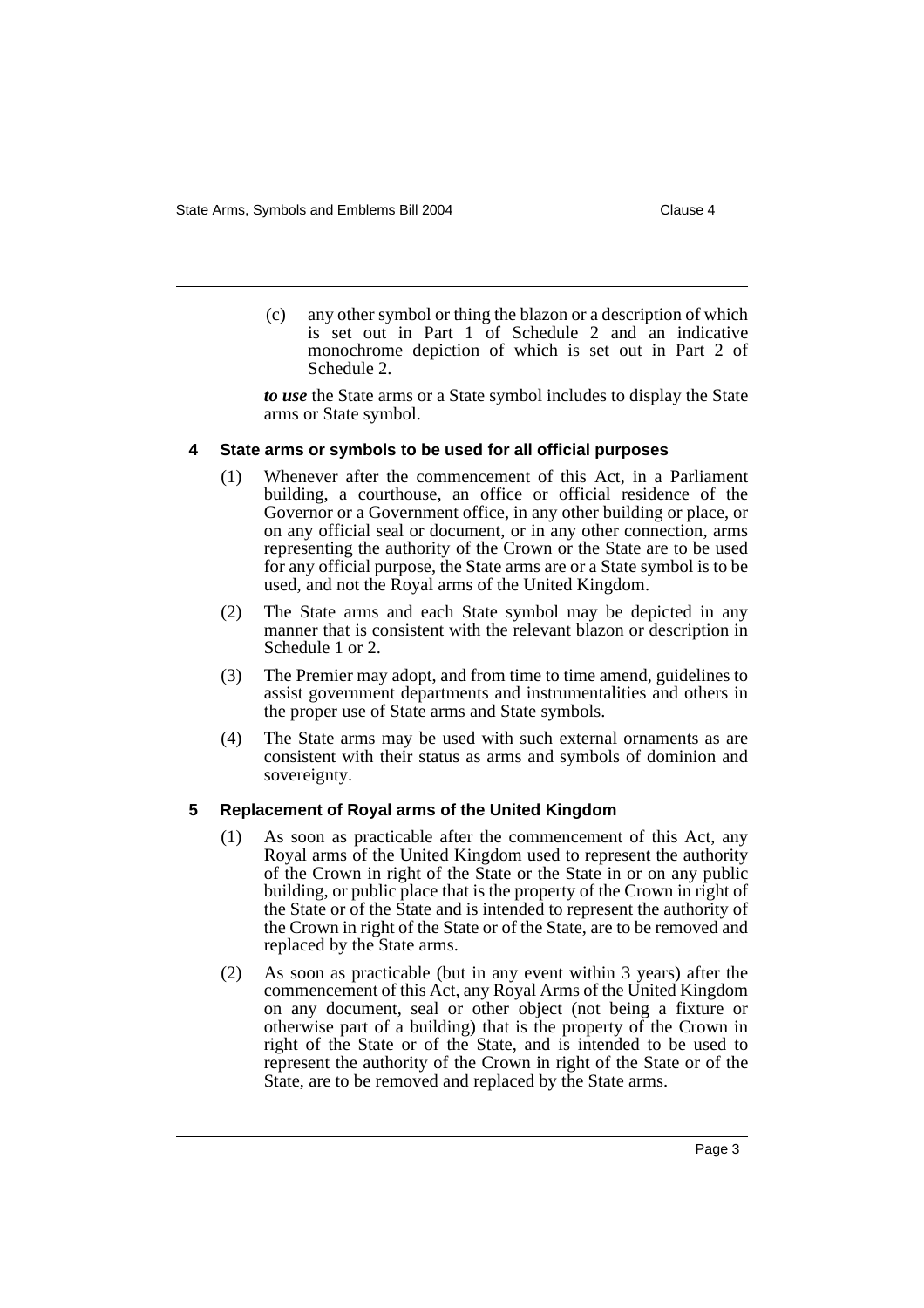- (3) Subsection (1) does not apply in relation to a building or place in respect of which the Premier, after consultation with the Heritage Council, determines that the Royal arms of the United Kingdom there displayed form an integral part of an item of the environmental heritage of the State.
- (4) In any building or place to which subsection (1) does not apply because of subsection (3), the State arms must be used and displayed in a prominent position to represent the authority of the Crown in right of the State or the State, as the case may be, in addition to the Royal arms of the United Kingdom while they continue to be displayed there.
- (5) Sculpted arms, or arms in any durable form, that are removed in accordance with this section are to be housed or otherwise dealt with in such manner as the Premier, after consultation with the Heritage Council, may direct. Such a direction is to be aimed at their being housed or otherwise dealt with in a manner that, whether they are to be held in public or private ownership, will ensure their appropriate conservation, interpretation and display as part of the constitutional, legal, cultural and artistic heritage of the State.
- (6) Consultation with the Heritage Council is sufficient for the purposes of this section if the Premier has requested advice from the Council about the matter concerned and has taken into consideration any response received from the Council within 60 days of making the request.

#### **6 Unauthorised use of State arms and State symbols**

- (1) A person must not print, issue or use the State arms or a State symbol in connection with any trade, business, calling or profession, or the collection of debts, without the authority of the Governor or Attorney General proof of which lies on the person.
- (2) This section does not require any such authority for a person to fly the State flag.
- (3) In this section, *State arms* and *State symbol* include any arms or symbol so nearly resembling the State arms or a State symbol as to be likely to deceive.

Maximum penalty: 100 penalty units.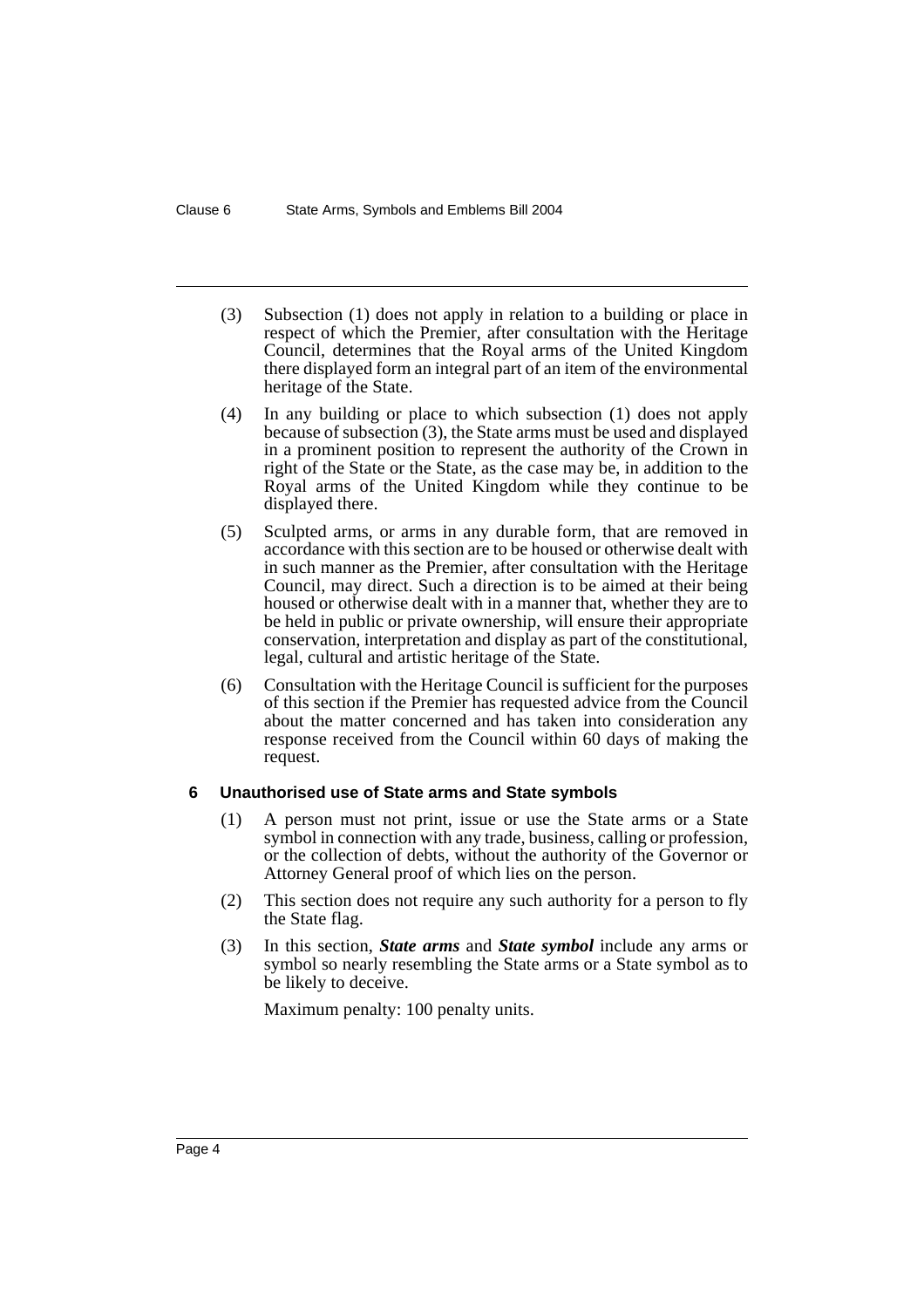#### **7 Nature of proceedings for offences**

Proceedings for an offence under this Act may be dealt with summarily before a Local Court.

## **8 Amendment of Unauthorised Documents Act 1922 No 6**

Section 3 of the *Unauthorised Documents Act 1922* is repealed.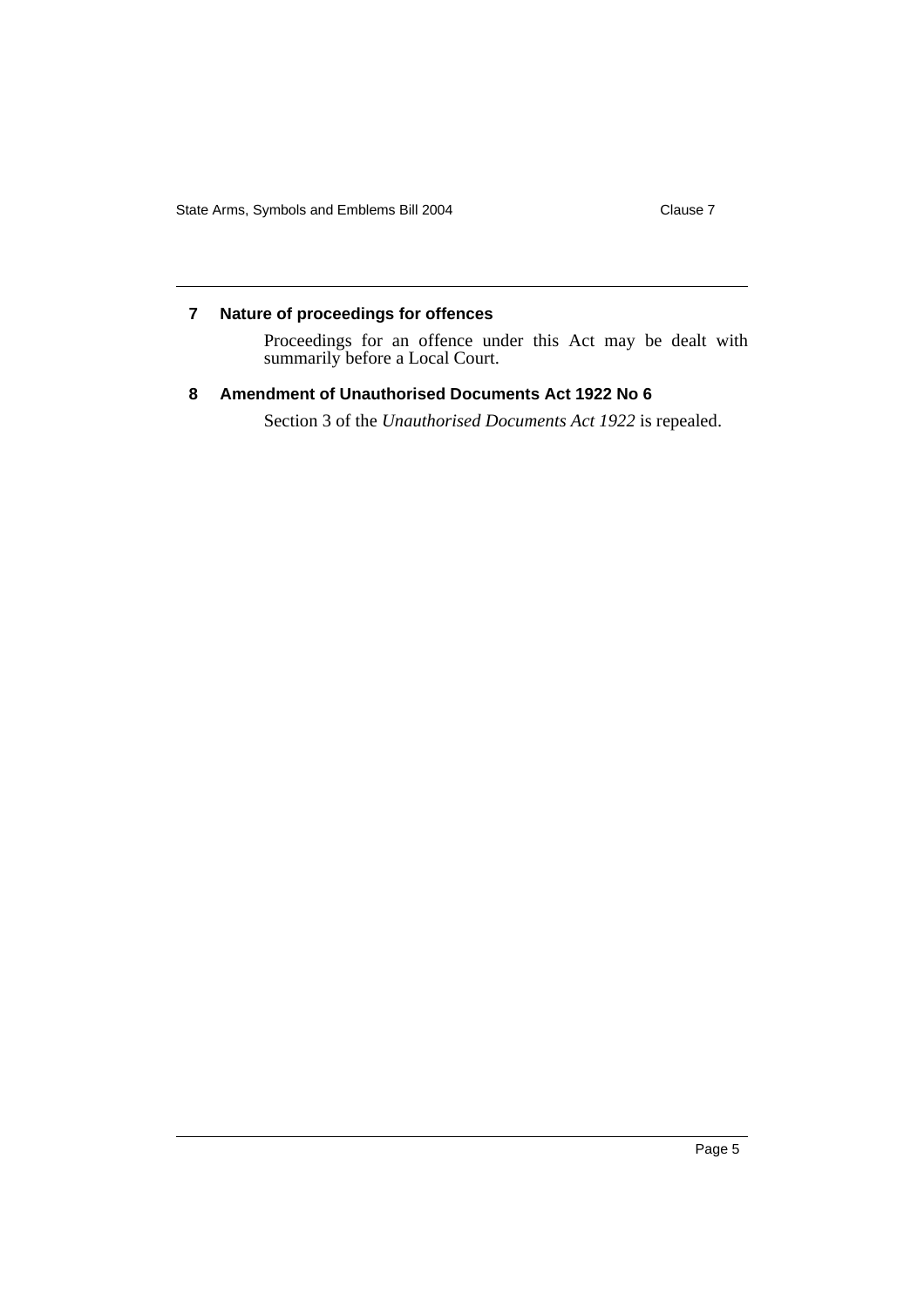Schedule 1 State arms

## **Schedule 1 State arms**

(Section 3)

## **Part 1 Blazon**

Azure a cross argent voided gules charged in the centre chief point with a lion passant guardant, and on each member with a mullet of eight points or between in the first and fourth quarters a fleece or banded argent and in the second and third quarters a garb also or: And for a crest, on a wreath of the colours a rising sun each ray tagged with a flame of fire proper: And for the supporters, on the dexter side a lion rampant guardant: And on the sinister side a kangaroo both or, together with this motto, "Orta Recens Quam Pura Nites," (Recently arisen, how brightly you shine)

**Note.** At the commencement of this Act, the State arms were the armorial ensigns and supporters assigned for New South Wales by Royal warrant of His Majesty King Edward VII on 11 October 1906.

# **Part 2 Indicative monochrome depiction**

**State arms**

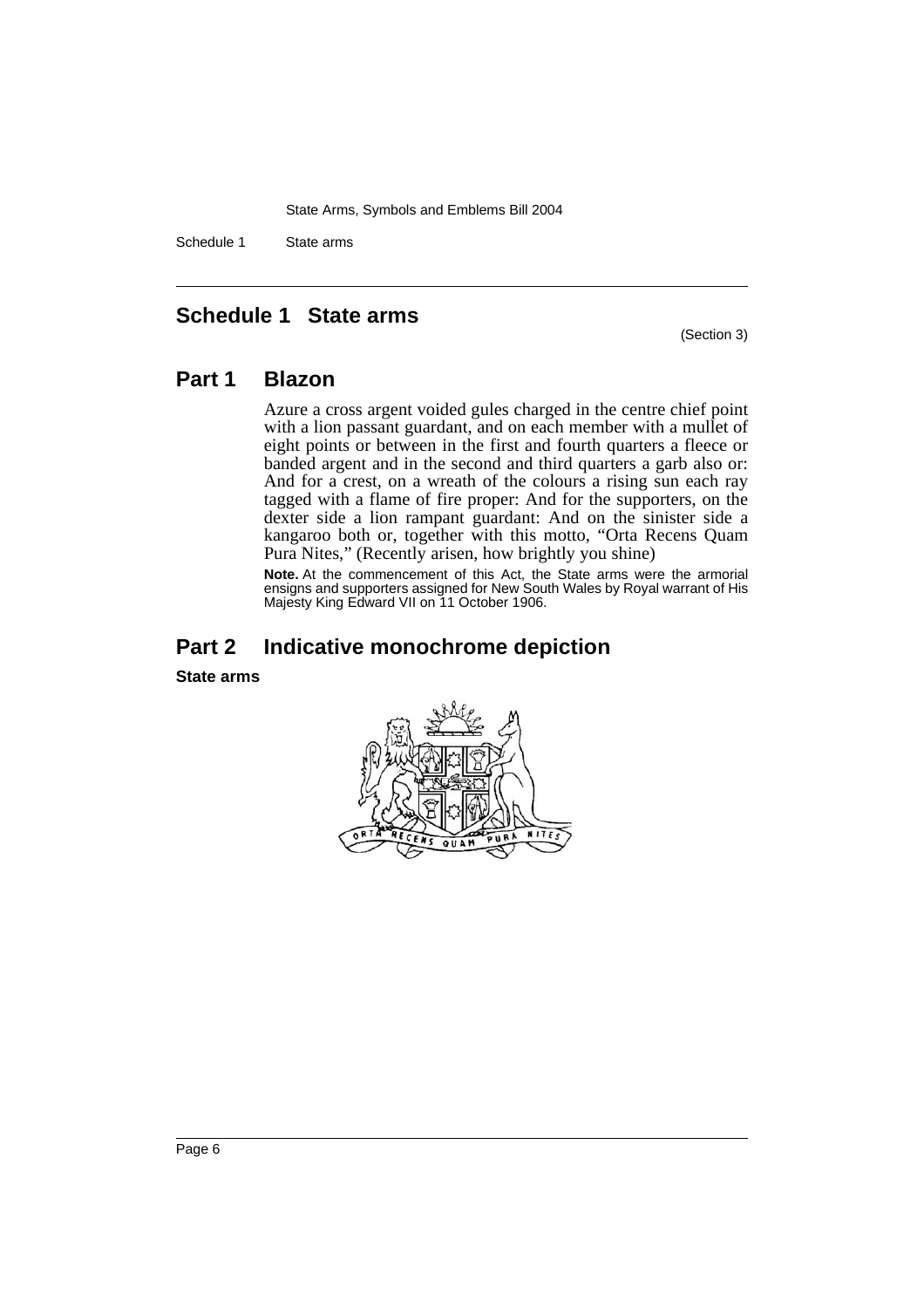State symbols **Schedule 2** Schedule 2

# **Schedule 2 State symbols**

(Section 3)

# **Part 1 Blazon or description of symbol**

State badge—Argent, on a cross gules a lion passant guardant or, between four stars of eight points also or.

**Note.** At the commencement of this Act, the State badge was the former colonial badge adopted by the then Governor by notification in the Gazette of 15 February 1876.

State flag—The British Blue Ensign, being a dark blue flag with the Union Flag (also known as the Union Jack) in canton, bearing in the fly the State badge.

**Note.** At the commencement of this Act, the State flag was the former colonial flag adopted following the gazettal of the State badge on 15 February 1876.

# **Part 2 Indicative monochrome depiction of symbol**

### **State badge**

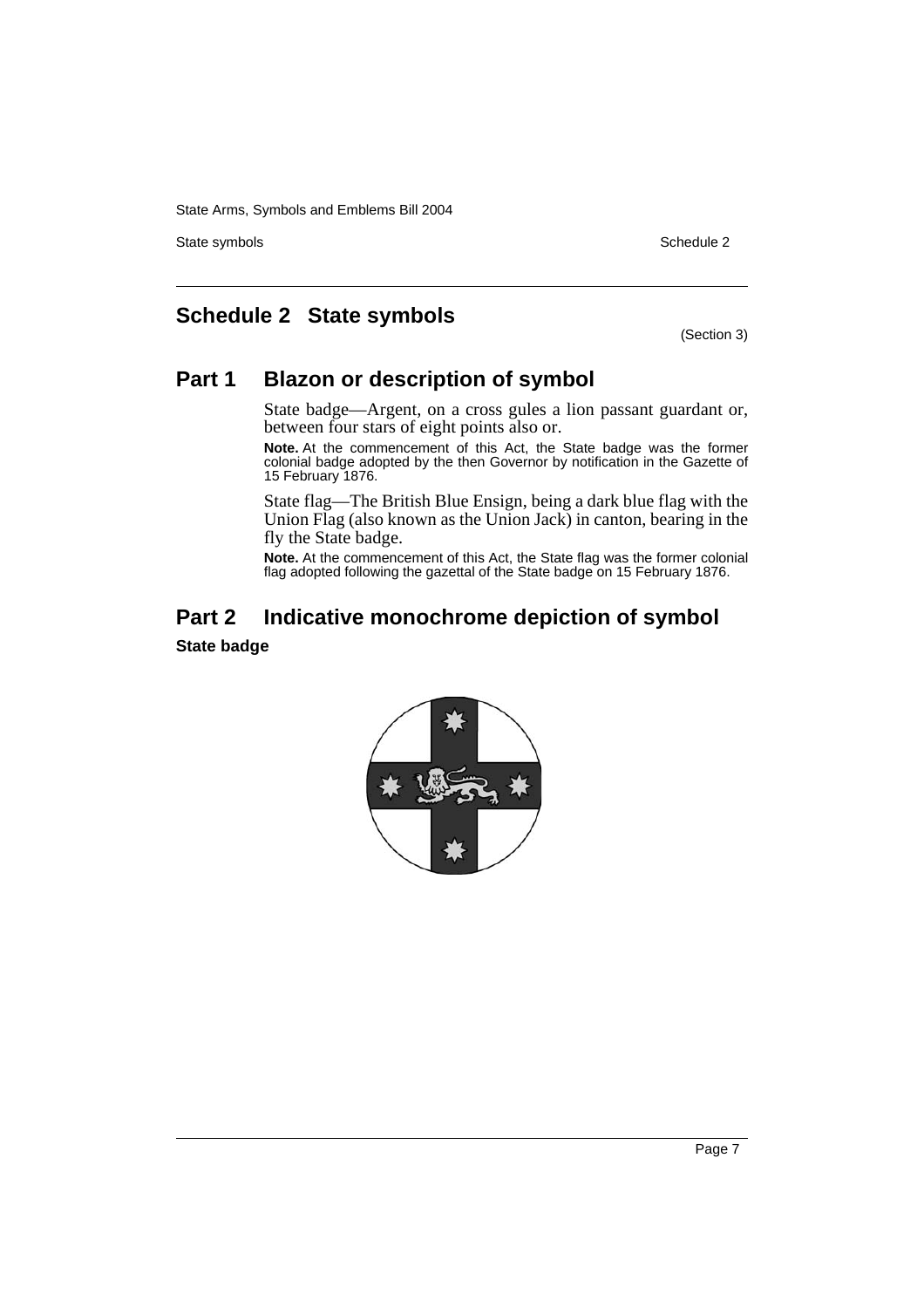Schedule 2 State symbols

## **State flag**